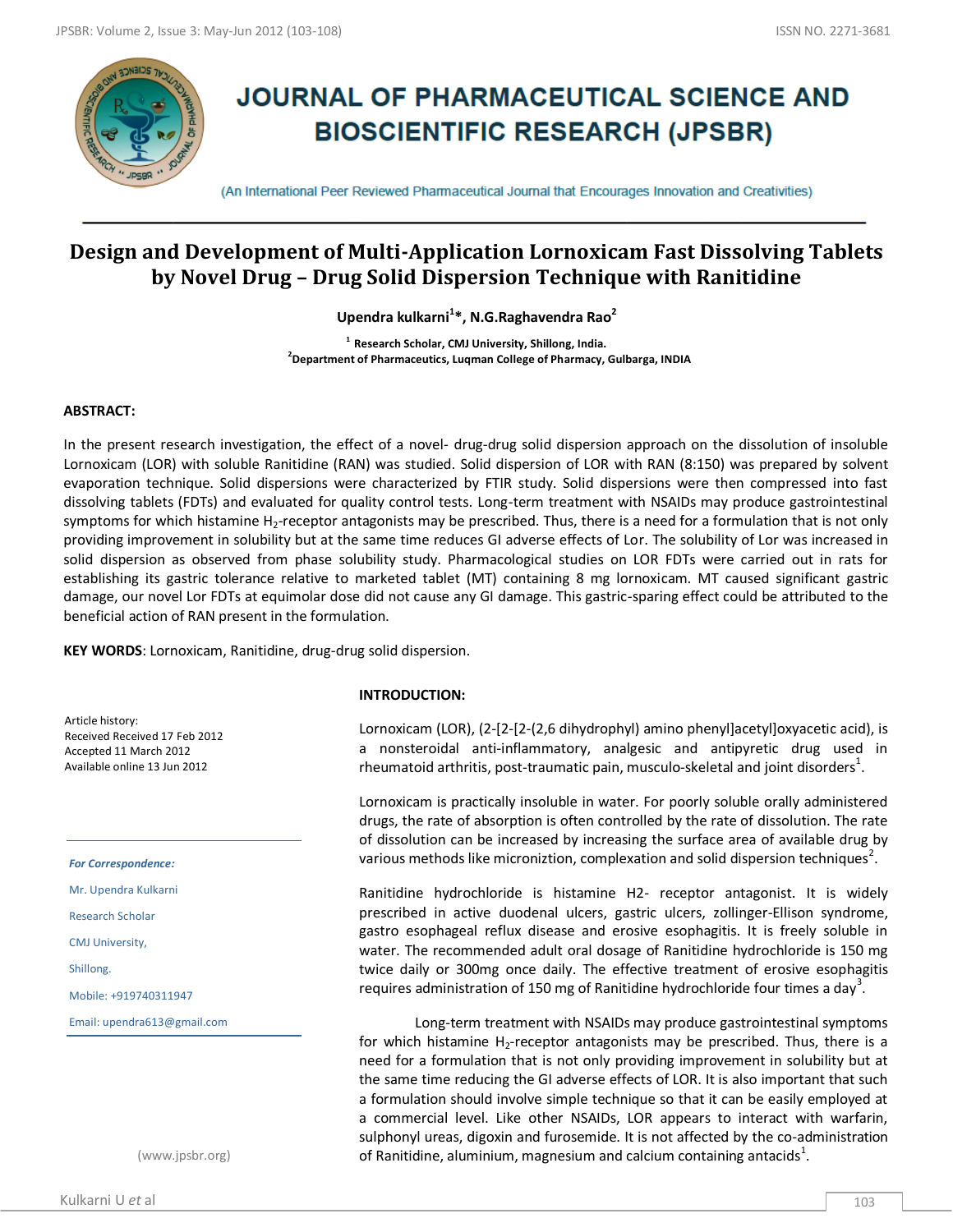The enhanced dissolution of poorly soluble drugs such as griseofulvin<sup>4</sup>, chloramphenicol<sup>5</sup>, naproxen<sup>6</sup> and triamterene<sup>7</sup> from solid dispersion has been well documented. Similar studies were performed on glibenelanide<sup>8</sup>, clofibrate<sup>9</sup>, zolpidem<sup>10</sup>, albendazole<sup>11</sup>, allopurinol<sup>12</sup>, and promising results were reported.

Extensive review of literature indicates that physiological inert carriers have so far been used in solid dispersions for improving dissolution of poorly soluble drugs. Panner Selvam.M  $et$  al<sup>13</sup>, have reported drug-drug solid dispersion approach wherein a poorly soluble drug was dispersed in a soluble drug. However, chronic use of these NSAIDs can induce severe gastrointestinal (GI) toxicity such as bleeding, ulceration and perforation and also cardio renal complications which greatly limit their therapeutic usefulness<sup>14</sup>. According to an investigative report on "Toxic and Deadly NSAIDs, conservative estimates of NSAID- related GI complications account for more than 107,000 hospitalizations and 16,500 deaths annually among arthritis patients in the united states alone. Therefore, there exists an unmet medical need for safe NSAIDs that do not cause adverse effects on GI tract. Hence in the present study was directed towards developing solid dispersion of Lornoxicam (poorly soluble drug) in Ranitidine hydrochloride (soluble drug), by solvent evaporation method.

## **MATERIALS AND METHODS:**

Lornoxicam was obtained as gift sample from Hetero Drugs Hyderabad, India. Ranitidine was gift sample from Micro labs; Bangalore, Microcrystalline cellulose (MCC) and Crospovidone were obtained from Maple biotech pvt ltd, Pune, India. DC-Mannitol, Talc and Magnesium stearate, were purchased from S.D Fine chemicals ltd, Mumbai, India. All other chemicals were of analytical grade.

## **Preparation 0f LOR solid dispersion with Ranitidine:**

Solid dispersion of Lor (8mg) with Ranitidine (150mg) was prepared by solvent evaporation method. Accurately required quantity of LOR and Ranitidine were dissolved in methanol with magnetic stirring. Solvent was evaporated at reduced pressure at 40  $\mathrm{^0c}$  in a rotary evaporating apparatus. The prepared solid dispersion was stored over silica gel for 12 hrs at room temperature. The dried dispersion was passed through a 250 µm sieve, then stored in a desicator and used for further investigation.

## **Drug content of solid Dispersion** <sup>15</sup> **:**

158 mg of SD was weighed and transferred to 250 ml volumetric flask and dissolved in 0.1 N Hcl (Ph 1.2) and the volume were made up with the same. An aliquot of the filtrate was diluted and analyzed spectrophotometrically (PG instrument  $T_{80}$  model UV/VIS spectrophotometer) at 376 nm.

## Phase solubility study <sup>15</sup>.

Phase solubility study was performed to prove that the

**Table1:** Depicts the composition of Lornoxicam FDTs

| Ingredients mg/tab          | <b>Formulation</b> |  |  |
|-----------------------------|--------------------|--|--|
|                             |                    |  |  |
| SD equivalent to 8mg of LOR | 158                |  |  |
| Mannitol                    | 90                 |  |  |
| crospovidone                | 10                 |  |  |
| <b>MCC</b>                  | 30                 |  |  |
| Aspartame                   | 6                  |  |  |
| Mg.Stearate                 | 3                  |  |  |
| Talc                        | 3                  |  |  |
| Total wt                    | 300                |  |  |

solubility of the drug increases with the solid dispersion by dissolving it in 0.1 n Hcl (PH 1.2) at 37±0.5<sup>o</sup>c was carried out by adding an excess of SD into a screw capped glass vial. The vial was placed on a water bath shaker and agitated at 37 $\pm$ 0.5 $^{\circ}$ c for 72 hrs. An aliquot of each solution was withdrawn and filtered through whatman filter. The assay of LOR was determined spectrophotometrically at 376nm, a wavelength at which Ranitidine does not interfere.

## **Preparation of tablets containing SD of LOR:**

The SD equivalent to 8 mg of LOR was taken and mixed with directly compressible diluents and superdisintegrant in a plastic container. Magnesium stearate and Talc were passed through sieve # 60, mixed and blended with initial mixture and followed by the compression of the blend.

**Evaluation of powder blends** 16-17 **:**

## **Angle of repose:**

Angle of repose (θ) was determined using funnel method. The blend was poured through a funnel that can be raised vertically until a maximum cone height (h) was obtained. The radius of the heap (r) was measured and angle of repose was calculated. θ = tan $1$  h/r

## **Compressibility index:**

The simplest way of measurement of free flow property of powder is compressibility, an indication of the ease with which a material can be induced to flow is given by % compressibility that is calculated as follows:

 $C = (pt - pb) / pt \times 100$ 

ρt - Tapped density, ρb - Untapped bulk density

## **Hausner's ratio:**

Hausner's ratio is an index of ease of powder flow; it is calculated by following formula.

Hausner's ratio = ρt\ ρb

ρt - Tapped density, ρb -Untapped bulk density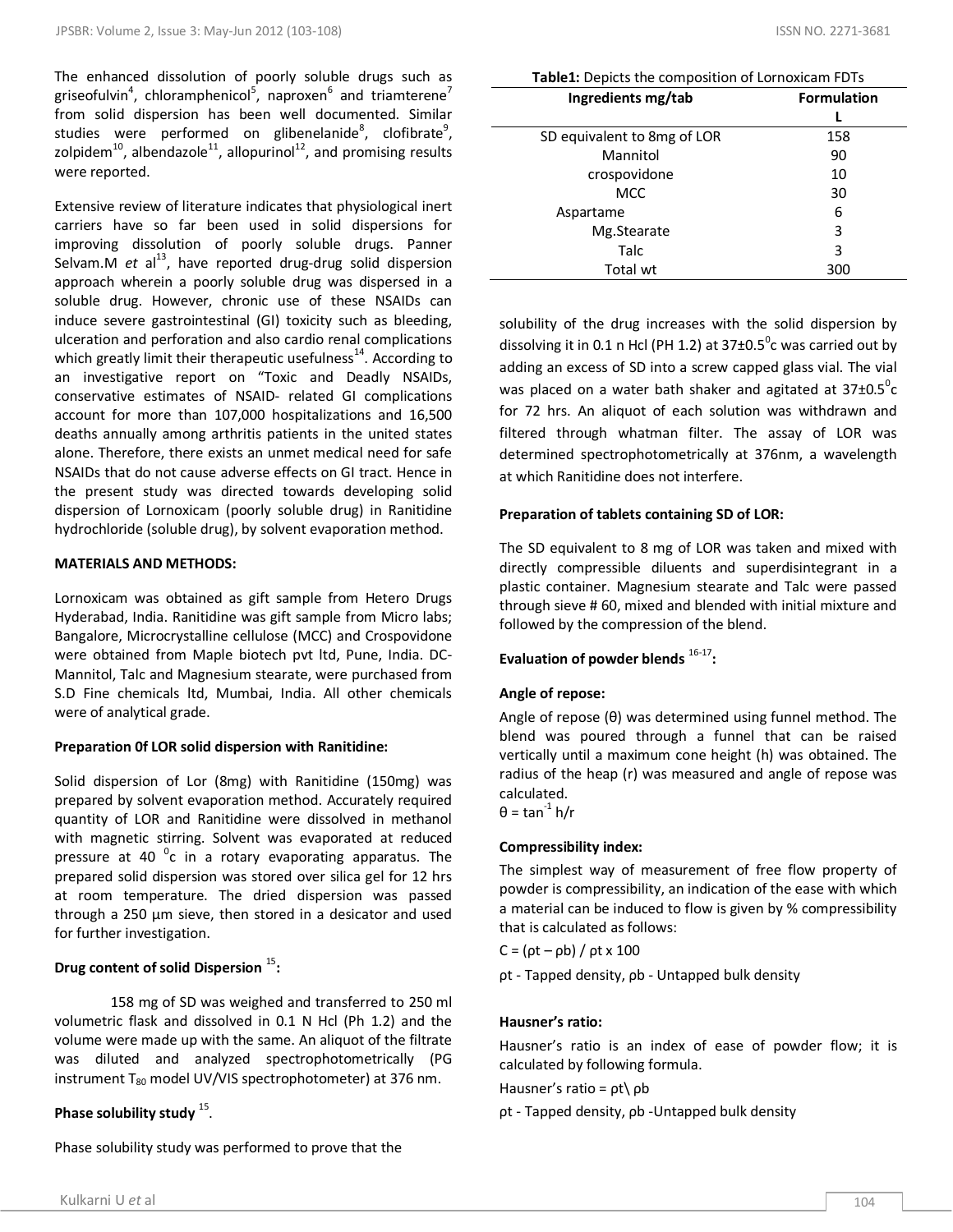**Table 2:** Pre and Post Compressional parameters of Lornoxicam tablets

| <b>Parameters</b>                            |                  |  |  |
|----------------------------------------------|------------------|--|--|
| Angle of repose $(\theta)$ ( $\pm$ SD),      | 21.65(0.28)      |  |  |
| Compressibility $(\%)$ ( $\pm$ SD), n=3      | 14.42(0.17)      |  |  |
| Housners ratio (%)± SD), n=3                 | 1.31(0.03)       |  |  |
| Hardness (kg/cm <sup>2</sup> ) $\pm$ SD, n=3 | 3.55(0.21)       |  |  |
| Friability                                   | 0.30(0.04)       |  |  |
| (% w/w)± SD, n=3                             |                  |  |  |
| Thickness (mm)± SD, n=6                      | 4.65(0.05)       |  |  |
| Diameter(mm)                                 | 8.00(0.07)       |  |  |
| Weight variation ± SD, n=10                  | 158(0.24)        |  |  |
| Wetting time (Sec) $\pm$ SD, n=6             | 52.00±0.40       |  |  |
| Disintegration time (Sec)                    | $18.42 \pm 0.90$ |  |  |
| $±$ SD, n=6                                  |                  |  |  |
| Drug content (%)                             | 100.30(0.50)     |  |  |
| $±$ SD, n=6                                  |                  |  |  |

## Evaluation of lornoxicam Tablets<sup>18-22</sup>:

All prepared tablets were evaluated for hardness, thickness, friability, disintegration time, wetting time, drug content. Pfizer hardness tester was used for the determination of the hardness of the tablets. The tablet was placed in contact between the plungers and the handle was pressed, the force of the fracture was recorded .The thickness of tablets were recorded during the process of compression using calipers (Mitotoyo; Japan) .The friability of the tablets was determined using a Roche Friabilator (Electrolab,EF-2 Friabilator ) by taking two tablets from each batch and accurately weighed and placed in the Friabilator then operated for 100 revolutions .Then the tablets were dedusted and reweighed .Percentage friability was calculated using the formula= $(1-w_0/w)^*100$ .

In the disintegration time study, the tablets were taken and introduced in each tube of disintegration apparatus, and the tablet rack of the disintegration apparatus was positioned into a 1 liter beaker containing 900ml of 0.1 N Hcl pH 1.2 and time of disintegration was recorded at 37 $\pm 2^0$  C. In the wetting time study, a piece of tissue paper folded twice was placed in a petridish (with internal diameter 6.5cm) containing 5ml of distilled water. A tablet was placed on the paper and the time for complete wetting of the tablet was measured in seconds. For drug content analysis a total 10 tablets were weighed and powdered .The powder equivalent to 8 mg of Lornoxicam was taken and dissolved in 0.1 N Hcl pH 1.2 .After that an aliquot of the filtrate was diluted and analyzed spectrophotometrically (a PG instrument  $T_{80}$  model UV/VIS spectrophotometer) at 376 nm.

### *In vitro* **release studies:**

The *in-vitro* dissolution study was carried out in the USP dissolution test apparatus (Electrolab TDT - 08 L Dissolution tester USP) type 2 (paddle). 900 ml of the dissolution medium (0.1 N Hcl pH 1.2) was taken in vessel and the temperature

was maintained at 37  $\pm$  0.5<sup>0</sup>C. The speed of the paddle was set at 50 rpm. 5ml of the dissolution medium was withdrawn and the same amount of fresh medium was replenished to the dissolution medium. The sample withdrawn was filtered and diluted with 0.1 N Hcl pH 1.2 prior to analysis in the UV Spectrophotometer (a PG instrument  $T_{80}$  model UV/VIS spectrophotometer) and drug concentration were calculated by simultaneous equation method as below<sup>23-24</sup>.

This method of analysis is based on the absorption of drugs (X and Y) at the wavelength maximum of the other. The quantification analyses of Lor and Ran in a mixture were performed with the following equations.

$$
C_R = (A_2 ay_1 - A_1ay_2) / ax_2ay_1 - ax_1ay_2
$$
  
 $C_1 = (A_1ax_2 - A_2ax_1) / ax_2ay_1 - ax_1ay_2$ 

 $C_R$ = concentration of Ran and  $C_L$ = concentration of Lor, ax<sub>1</sub> and ax<sub>2</sub> = Absorptivities of Ran at  $\lambda_1$  (313.5nm,  $\lambda_{\text{max}}$  of Rani) and  $\lambda_2$ (376nm,  $\lambda_{\text{max}}$  of Lor), ay<sub>1</sub> and ay<sub>2</sub> = Absorptivities of Lor at  $\lambda_1$ (313.5nm,  $\lambda_{\text{max}}$  of Rani) and  $\lambda_2$  (376nm,  $\lambda_{\text{max}}$  of Lor). A<sub>1</sub>= Absorbance of sample at 313.5 nm and  $A_2$ = Absorbance of sample at 376 nm

## **Drug-polymer interaction study by Fourier-transformation infrared (FTIR) spectroscopy**:

The drug-polymer and polymer-polymer interactions were studied by FTIR spectrometer, Perkin-Elmer (spectrum-100) Japan. Two percent (w/w) of the sample, with respect to a potassium bromide (KBr; SD Fine Chem Ltd., Mumbai, India) disc, was mixed with dry KBr. The mixture was ground into a fine powder using an agate mortar and then compressed into a KBr discs in a hydraulic press at a pressure of 10000 psi. Each KBr disc was scanned 16 times at 2-mm/ sec at a resolution of 4 cm–1 using cosine apodization. The characteristic peaks were recorded.

## **Scanning Electron Microscopy (SEM) study:**

The SEM study of pure drug and its solid dispersion were studied to know the physical nature of drug and its solid dispersion.

## **In-vivo studies**:

wistar albino rats of either sex weighing around 150-250g were taken from inbreed colony animals, which were housed in polypropylene cages at  $24\pm2^0$ c in the animal house and fed with commercial pellet diet supplied by Kamadhenu Agencies Bangalore and water ad libitum. The food was withdrawn 18 hours before the experiment but allowed free access of water. To avoid coprophagy and fighting, the rats were fasted in wire bottomed cages. All animals' experiments were carried out in accordance with the guidelines of CPCSEA.

## Experimental procedure:

The animals were divided in 3 groups of each. The first group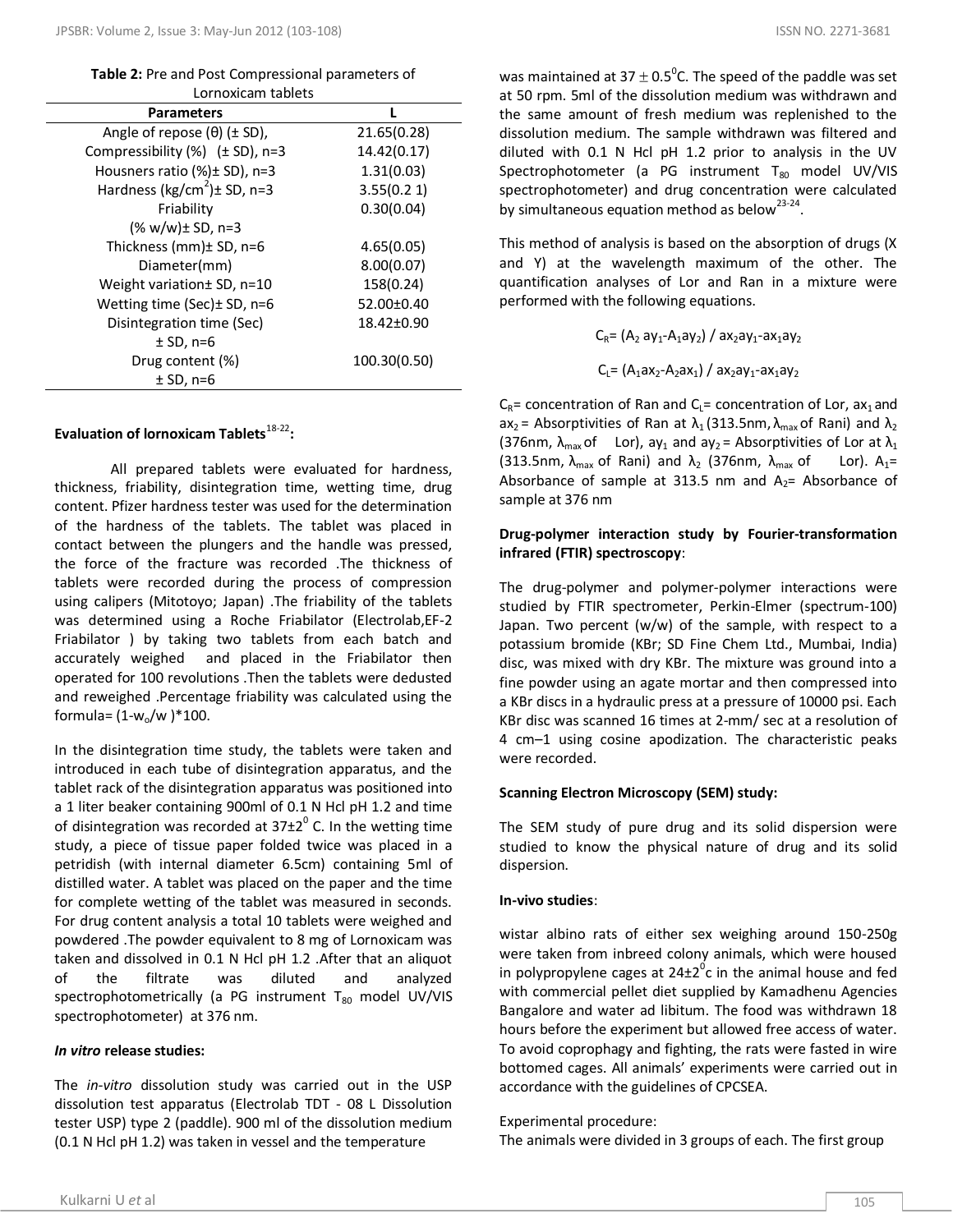**Table 3:** Effect of pure drug and formulation on pH and ulcer score in rats.

| S.<br>N<br>О | <b>TREATME</b><br><b>NT</b>        | $U_{N}$                   | U                          | U <sub>p</sub> | U,   | рH             |
|--------------|------------------------------------|---------------------------|----------------------------|----------------|------|----------------|
| 1            | Groupl<br>(Normal)                 | 0                         | 0                          | 0              | 0    | 2.75<br>± 0.05 |
| 2            | Group<br>II(MT)                    | $1.5 \pm$<br>$0.01^{***}$ | $2.5 \pm$<br>$0.866^{$ ### | 75             | 11.5 | 2.30<br>± 0.01 |
| 3            | Group III<br>(Lornoxica<br>m FDTs) | $0.75 \pm$<br>***<br>0.01 | $1.01 \pm$<br>***<br>0.01  | 25             | 4.26 | 5.75<br>± 0.06 |

### P < 0.001 when compared to Normal

\*\*\* P < 0.001 when compared to Pure Lornoxicam, MT=Marketed Tablet

served as standard control, the second group was administered with Market tablet containing Lornoxicam equivalent to 0.40 mg/kg/day for 30 days p.o. the third group was administered with Lor FDTs prepared by Ran solid dispersion equivalent to 0.40 mg/kg/day.

The following groups of animals were used.

#### Group I: Control

Group II: Marketed Tablet containing lornoxicam equivalent to 0.40mg/kg/day po.

Group III: Lor FDTs equivalent to 0.40mg/kg/day. Po.

At the end of the 30 days experimental observations, the animals were scarified with an overdose of chloroform and the stomachs were opened along the greater curvature, rinsed with saline to remove gastric contents and blood clots and examined by a magnifier lens (×5) to assess the formation of ulcer. The number of erosions formed on glandular portion of stomach was counted and each was registered using the following scores.

| <b>Condition</b>                 | Score                             |  |  |  |
|----------------------------------|-----------------------------------|--|--|--|
| No ulcers                        | O                                 |  |  |  |
| Superficial ulcers               | 1                                 |  |  |  |
| Deep ulcers                      | 2                                 |  |  |  |
| Perforations                     | ς                                 |  |  |  |
| Ulcer index was calculated as:   |                                   |  |  |  |
|                                  | $U_1 = U_N + U_S + U_P * 10^{-1}$ |  |  |  |
| $U_1$ = Ulcer index              |                                   |  |  |  |
| $U_N$ = Average number of ulcers |                                   |  |  |  |
|                                  |                                   |  |  |  |

 $U<sub>S</sub>$  = Average severity score

 $U_P$  = Percentage of animals with ulcers

Stomach was then dissected out and contents were drained into tubes and were centrifuged at 1000 rpm for 10 minutes. The pH of gastric juice was recorded using a pH meter.

## **RESULTS AND DISCUSSIONS:**

Phase solubility study**:** The solubility of Lornoxicam solid dispersion with Ranitidine was increased in comparison to

Phase solubility study**:** The solubility of Lornoxicam solid dispersion with Ranitidine was increased in comparison to pure drug Lornoxicam.Lor pure drug solubility was 0.200µg/ml where as its solubility was increased to 0.660µg/ml in solid dispersion. The values of pre**–**compression parameters evaluated were within prescribed limits and indicated a good free flowing property. Angle of repose of tablets prepared by Rani solid dispersion was 21.65, compressibility index value was 14.42 and Hausners ratio was 1.31.



**Figure - 1:** Dissolution profile of Lornoxicam FDTs

In the formulation, the hardness test indicates good mechanical strength. Friability was less than 1%, which indicated that the tablets had a good mechanical resistance. Drug content was found to be high ( $\geq$  100 %). The weight variation results revealed that average percentage deviation of 20 tablets was less than  $\pm$  7.5%, which provides good uniformity. It was observed that disintegration time was 18.42 sec. It may be due to the nature of the excipient. It is also because of disintegration natureofMCCand it is white, odorless, tasteless crystalline powder containing porous microfibres of cellulose. As the length of cellulose polymer increases, the tensile strength of the tablet also increases. It is an inert insoluble powder with good flowability. It is used as a diluent, disintegrant and lubricating agent. The static and dynamic coefficient of friction of MCC is very less; hence it is used as lubricating agent.

The influence of solubility enhancement on dissolution profile of Lor was also studied. It was observed that formulation L was taken only 12 min to release 99% of drug where as Marketed tablet was released 36.68% at the end of  $12<sup>th</sup>$  min.It maybe due to the entrapment of drug with solid dispersion in the formulation.

The FTIR spectrum of lornoxicam showed (Figure 1) a characteristic peak at 3396, 3354 and 2924 cm−1 corresponding to –NH stretches vibration. Intense absorption peak was found at 1,642 cm−1 due to the stretching vibration of the C=O group in the primary amide. Other peaks were observed at 1639 1465, 1440 and 1422 cm−1 and were assigned to bending vibrations of the N–H group in the secondary amide. The stretching vibrations of the O=S=O group appeared at 1332, 1337 and 1309 and cm−1. Other prominent peaks appeared at 831.94 cm−1 corresponding to –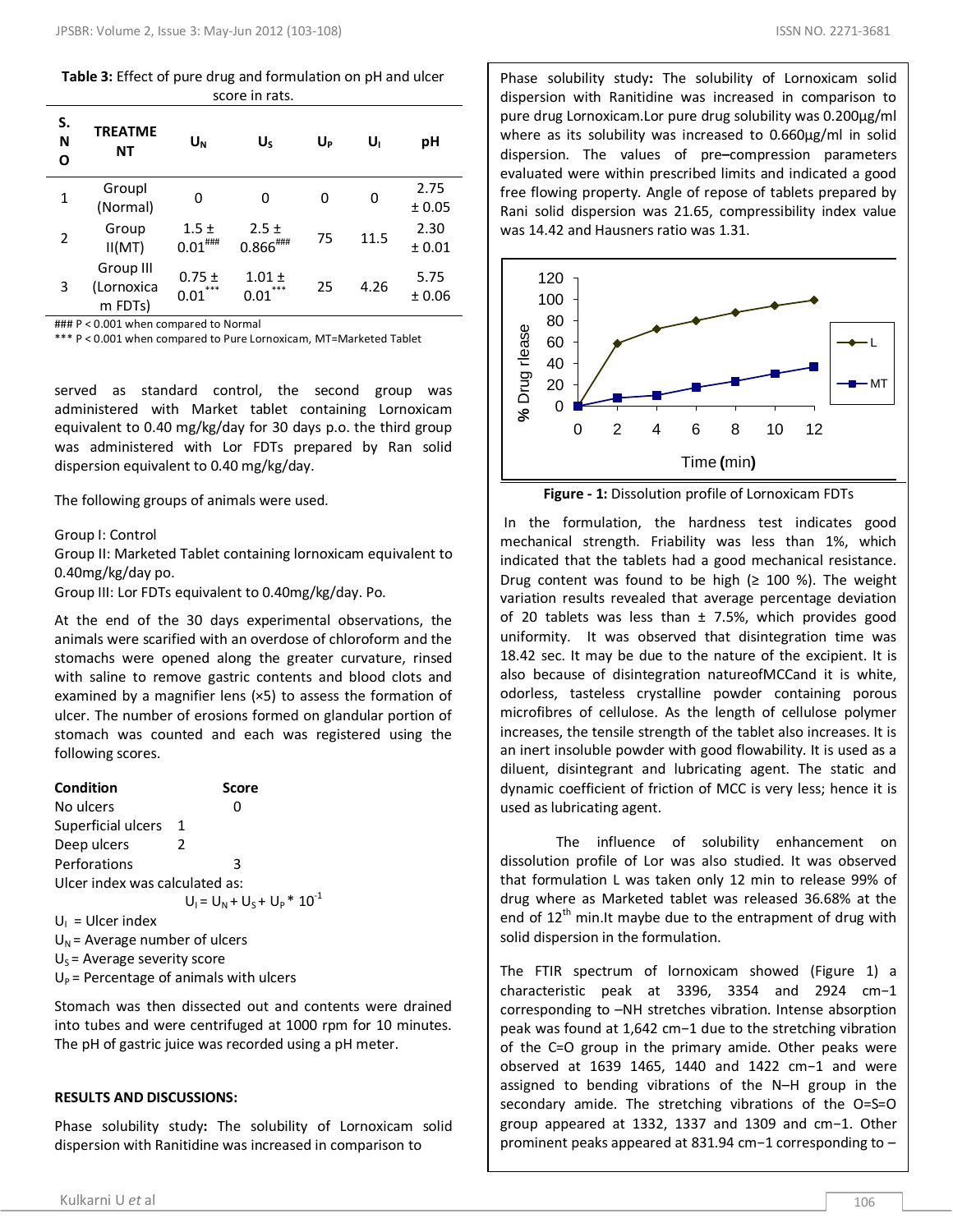![](_page_4_Picture_2.jpeg)

![](_page_4_Picture_3.jpeg)

![](_page_4_Picture_4.jpeg)

**Figure 2:** Microscopical view of normal mucosal layer (A, GroupI), severe damage of mucosal layer (B, GroupII), protected mucosal layer(C, GroupIII)

![](_page_4_Picture_6.jpeg)

C

CH aromatic ring bending and heteroaromatics and at 781.20 cm−1 due to the C–Cl bending vibration. All these prominent peaks of Lor were present in mix of Lor with Ranitidine in formulation. It clearly indicates that the drug has retained its purity without loosing its characteristics.

The physical nature of the drug Lornoxicam and Ranitidine were studied by the SEM analysis. Lornoxicam and Ranitidine both are available in the form of crystalline. The drug was changed to amorphous nature from crystalline due to solid dispersion and can be observed as flakes in SEM image. It is necessary for the insoluble drug to increase the solubility followed by the dissolution.

The juice collected from Group II showed the pH as that of control group where as the Group III showed elevation in pH indicating its capacity to reduce the acidity. The severity of the Gastric ulceration was assessed on the basis of mean ulcer index. Group II rats exhibited mean ulcer index of 11.5, which was almost three times of Group III rats with mean ulcer index value of 4.26, proved formulation effect against ulcer formation due to regular usage of pure Lornoxicam.

## **CONCLUSION**

The novel drug-drug solid dispersion approach is promising to improve dissolution and bioavailability of poorly soluble drug. The biological study results of our novel FDTs of Lor prepared by solid dispersion with Ran clearly indicates, these FDTs are indeed acting as potentially gastric sparing safe formulation containing NSAID.

![](_page_4_Figure_13.jpeg)

![](_page_4_Figure_14.jpeg)

**Figure 5:** IR spectrum of Lornoxicam solid dispersion with Ranitidine

![](_page_4_Picture_16.jpeg)

**Figure 6:** SEM image of pure Lornoxicam.

![](_page_4_Picture_18.jpeg)

**Figure 7:** SEM Image of pure Ranitidine

![](_page_4_Picture_20.jpeg)

**Figure 8:** SEM Image of Lornoxicam solid dispersion with Ranitidine.